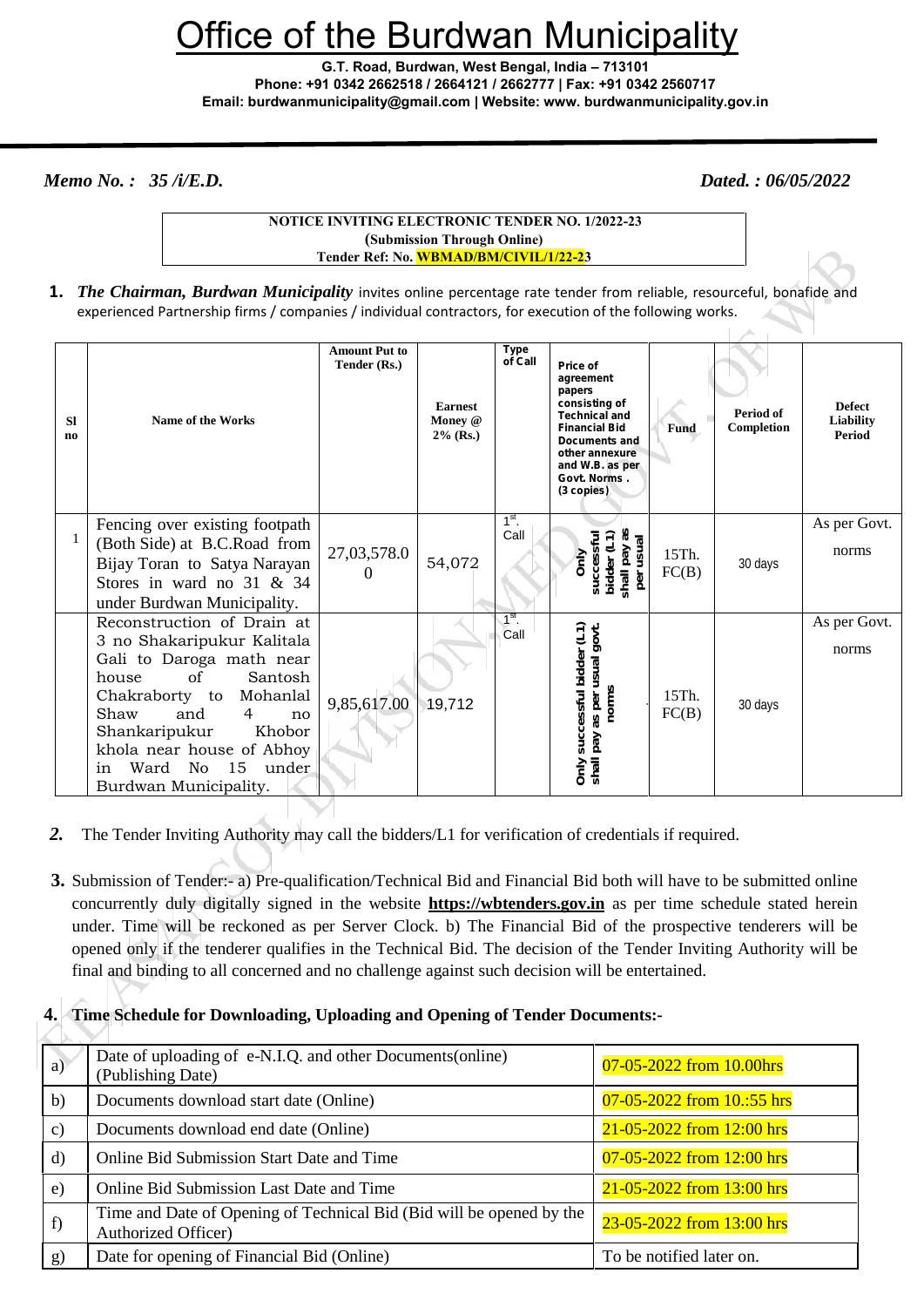Tenders will be opened by the Tender Inviting Authority or his representatives in presence of tenderer or their authorized representatives who may like to be present.

# **NOTE :-**

- **1. In case of Bundh/strike /holiday etc. falls on the schedule dates as mentioned above, the same will be treated next working day of the fixed dates and time as scheduled above only for Sl. No. B) v) to viii) of Table-1.**
- 2. **Scrutiny of technical proposal and recommendation thereafter and processing of Comparative Statement for acceptance etc. will be made by Engineering Department of Burdwan Municipality . Comparative Statement may be forwarded to the appropriate authority depending on the value of the work as applicable as per existing norms and guidelines of similar nature of works.**

# **5. Eligibility criteria for the bidders:-**

# **5.1 Requirement of Credentials:**

# **For 1 st Call of NIeT:**

a) Intending tenderers should produce credentials of a completed civil work of the minimum value of 40% of the estimated amount put to tender during 5 years prior to the date of issue of the tender notice from any Govt. /Semi Govt. / Govt. undertakings/Autonomous Bodies/ Statutory Bodies and Local Bodies.

Or

b) Intending tenderers should produce credentials of two similar nature of completed work, each of the minimum value of 30% of the estimated amount put to tender during 5 years prior to the date of issue of the tender notice;

Or

**c)** Intending tenderers should produce credentials of one single running work of similar nature which has been completed to the extent of 80% or more and value of which is not less than the desired value at (a) above;

In case of running works, only those tenderers who will submit the certificate of satisfactory running work from the concerned Executive Engineer or equivalent competent authority will be eligible for the tender. In the required certificate it should be clearly stated that the work is in progress satisfactory and also that no penal action has been initiated against the executed agency i.e. the tenderer.

# **6. Scope of Work:-**

**i)** All items in the works schedules to be executed as per specification and as per direction of the TIA. Cleaning of sites to be done after completed of work in all respect.

ii) A security deposit @3% of every bill will be deducted as per G.O. no 201F(Y) dated 18.01.2021 of Finance Department or as per Govt. Order issued from time to time & the same will be released after guarantee Period.

# **7.a) List of common documents shall have to be uploaded by each tenderer at the time of submission of Tender through online:-**

- i) Income Tax Return (Any One of last 3 yrs)
- ii) Pan Card.
- iii) Professional Tax clearance certificate.
- iv) GST certificate.
- v) Trade License.
- vi) Technical Credential.
- vii) Work Order for the work in technical credential.
- viii) Payment certificate of the said work.
- ix) BOQ/Price Schedule of the said work.
- x) Declaration by the Tenderer must be filled up properly and the same must be scanned and uploaded.
- xi) **Earnest Money:-** The tenderer shall have to deposit the EMD through online mode only. No scan copy will be accepted. The requisite Earnest Money (As stated earlier) Deposit shall accompany with Bid Proposal, as specified in this NIeB shall be paid by online internet bank transfer or NEFT or RTGS *(Ref No.3975-F9Y) dated 28th July 2016 of Finance Department, Govt.of West Bengal)*\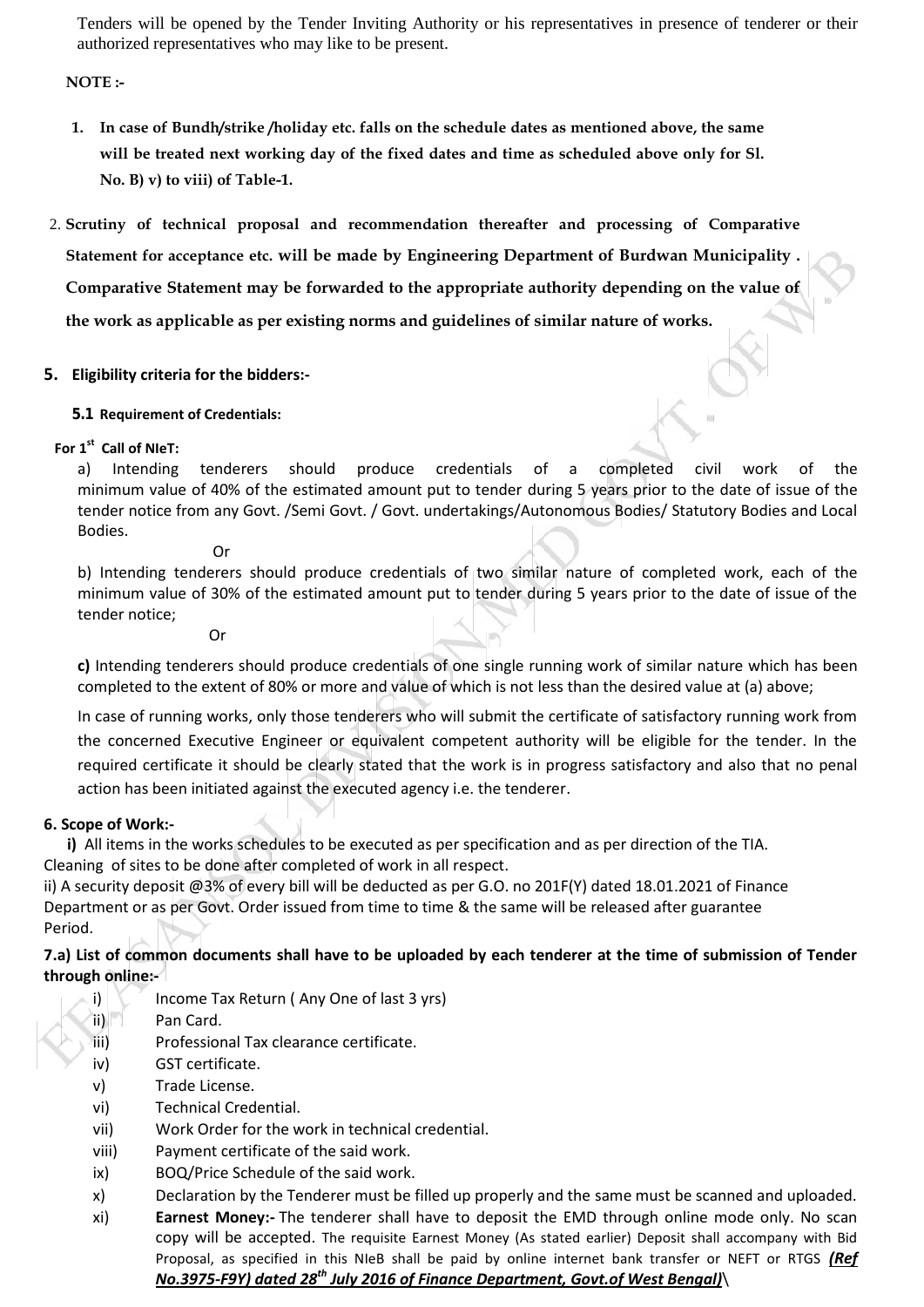#### **b) List of documents shall have to be uploaded by a Partnership Firm)**

- The power of Attorney for the firm for signing the tender by a partner.
- ii) Partnership Deed.

**8. Language of Tender: -** The tender shall be submitted in the prescribed form in English. All literatures and correspondence in connection with the tenders shall be in English.

**9. Others:-** The Tender Notice along with other documents like Tender Form No. 2911(ii), General Terms and Conditions, Special Terms and Conditions, Technical Specification, BOQ, Addendum and corrigendum etc. whatever documents uploaded by the department concerned thereto shall be part and parcel of the Tender. **The tender inviting authority reserves the right to accept or reject any or all the tenders without assigning any reason what so ever.**

**10. Intending bidders are requested to visit** https://wbtenders.gov.in **check their e–mail regularly for any corrigendum / addendum for further information regarding to this e-NIT**.

> **Chairman, Burdwan Municipality.**

Memo No.: 35 /1(9)/i/E.D. Dated. : 06/05/2022

Copy Forwarded for information and for favour of wide circulation to:

- 1. Vice Chairman, Burdwan Municipality
- 2. The Executive Officer, Burdwan Municipality
- 3. The Executive Engineer, MED, Burdwan Division, Burdwan.
- 4. The Finance officer, Burdwan Municipality.
- 5. I T co-ordinator, Burdwan Municipality to upload in the website of Burdwan Municipality
- 6. CA to The S.D.O. Sadar (North), Burdwan for his kind appraisal to authority.
- 7. The office Notice Board, Burdwan Municipality for wide circulation.
- 8. Relevant File, Eng. (Dev) Deptt. , Burdwan Municipality

**Chairman, Burdwan Municipality.**

# **INSTRUCTION TO BIDDERS**

Instruction / Guidelines for tenders for electronic submission of tenders online have been annexed for assisting the contractors to participate in e- tendering.

**1. Registration of Contractor: -** Any contractor willing to take part in the process of e – Tendering will have to be enrolled and registered with the Government e – Procurement system through logging on to **https://wbtenders.gov.in**. The contractor is to click on the link for e – Tendering site as given on the web portal.

**2.Digital Signature Certificate (DSC) :-** Each contractor is required to obtain a class -II or class – III Digital Signature Certificate (DSC) for submission of tenders from the approved service provider of the National Information's Centre (NIC) on payment of requisite amount details are available at the Web Site stated in Clause -1 of Guideline to Bidder. DSC is given as a USB e – Token.

**3. Collection of Tender documents: -** The contractor can search and download e-NIQ and Tender documents electronically from computer once he logs on to the website mentioned Clause 1 using the Digital Signature Certificate. This is the only mode of collection of Tender documents.

#### **4. Submission of Tenders:-**

**a)General process of submission:-** Tenders are to be submitted through online to the website stated in Cl. – 1 in two folders at a time for each work, one is Technical bid and other is Financial Bid before the prescribed date and time using the Digital Signature Certificates.

b)**Technical Bid:**- Technical Bid contain scanned copies of the followings further in two cover (folder).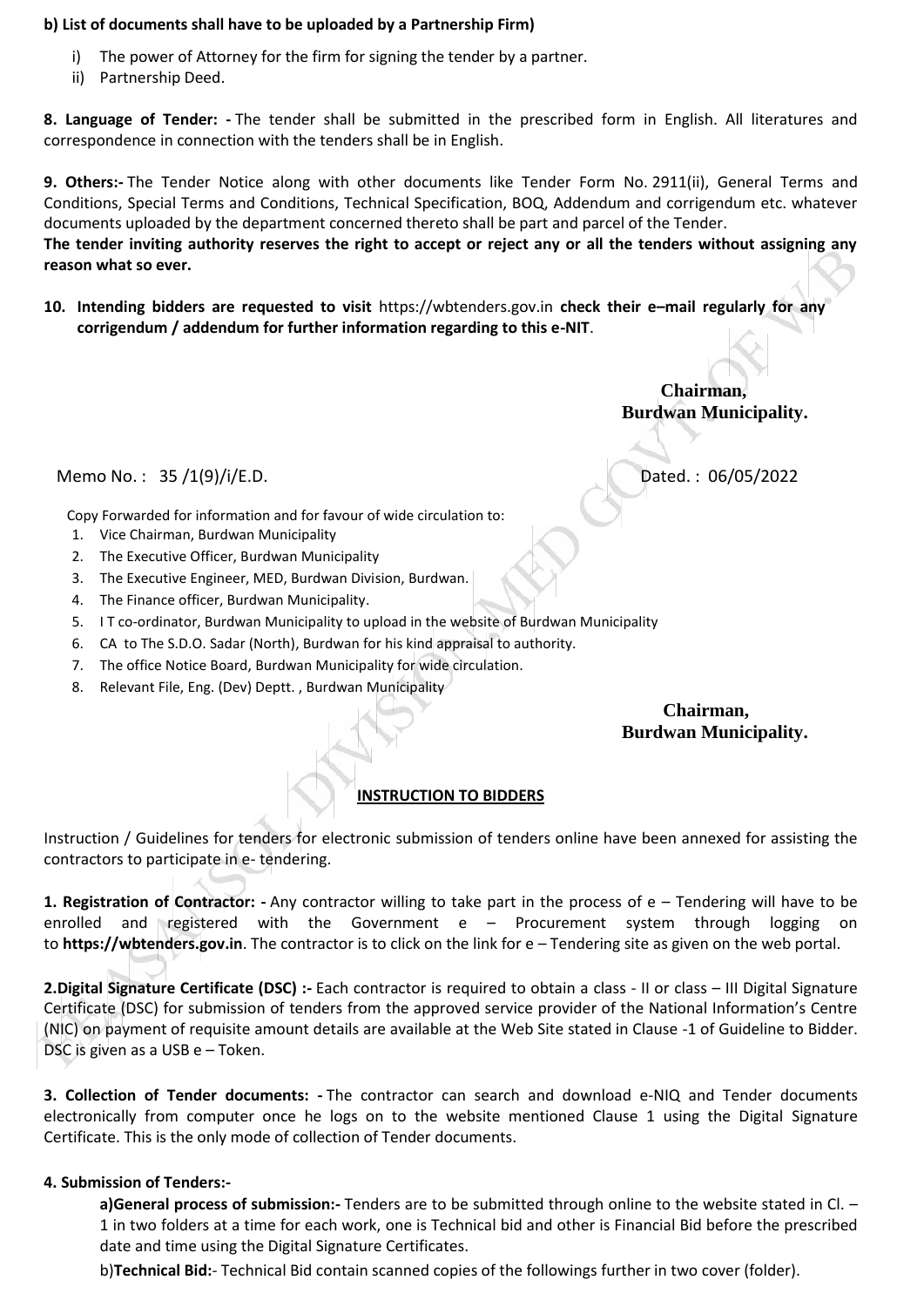# **A-1. Statutory Cover Containing**

- i. e-NIQ (Download the e-NIQ and upload the same by digitally sign).
- ii. Scan Copy of Declaration as per prescribed format.

**N.B: Bidder must download Tender Form No-2911(ii), General Terms and Condition, Special Terms and Conditions, Technical Specifications, all other addendum, Corrigendum etc. whatever documents uploaded by the department in the web site under the e-NIQ and must go through carefully before quoting his rate.**

# **A-2. Non Statutory/Technical documents Cover containing.**

- i. Income Tax Return ( Any One of last 3yrs )
- ii. Pan Card.
- iii. Professional Tax clearance certificate.
- iv. G.S.T Certificate.
- v. Trade License.
- vi. Technical Credential.
- vii. Work Order for the work in technical credential.
- viii. Payment certificate of the said work.
- ix. BOQ/Price schedule of the said work

# **Note: Failure of submission of any of the above mentioned documents (as stated in A- 1 and A- 2) may render the tender liable to summarily rejected for both statutory and non statutory cover.**

**c) Financial Bid:-**

i) The financial bid should contain the following documents in one cover (folder) i.e. Bill of Quantities (BOQ). The contractor is to quote the rate through on line in the space marked for quoting rate in the BOQ.

- i) Only downloaded copies of the above documents are to be uploaded, virus scanned and digitally signed by the contractor.
- **6. THE ABOVE STATED NON STATUTORY / TECHNICAL DOCUMENTS SHOULD BE ARRANGED IN THE FOLLOWING MANNER.**

|           |                | Sub-Category           |                                                             |
|-----------|----------------|------------------------|-------------------------------------------------------------|
| SI.       | Category       | Description            | <b>Details</b>                                              |
| No.       | <b>Name</b>    |                        |                                                             |
| А.        | Certificates   | Certificates           | Pan Card<br>i)                                              |
|           |                |                        | ii) Professional Tax clearance certificate.                 |
|           |                |                        | iii) GST Certificate.                                       |
|           |                |                        | iv) Acknowledgement of IT Return (Any One of last 3 years.) |
| <b>B.</b> | Company        | <b>Company Details</b> | i) Trade License                                            |
|           | <b>Details</b> |                        | ii) Partnership Deed,,                                      |
|           |                |                        |                                                             |
| C.        | Credential     | Credential             | i) Credential, Work Order, Payment certificate, Completion  |
|           |                |                        | Certificate.                                                |

Click the check boxes beside the necessary documents in the My Document list and then click the tab "Submit Non Statutory Documents" to send the selected documents to Non Statutory folder. Next Click the tab "Click to Encrypt and upload" and then click the "Technical" Folder to upload the Technical Documents

# **6. Opening and Evaluation of Tender:- Opening of Technical Bid:**

i) Technical bid will be opened by the Tender Inviting Authority or his representatives. Intending tenderer may remain present if they so desire. Statutory Cover (folder) would be opened first and if found in order and correct Non Statutory Cover (folder) will be opened. If there is any deficiency in the Statutory and Non statutory documents the tender will summarily be rejected.

ii) Decrypted (transformed in to readable formats) documents of the non-statutory cover will be downloaded and handed over to the evaluation committee.

iii) List of technically qualified tenderers would be uploaded in due course.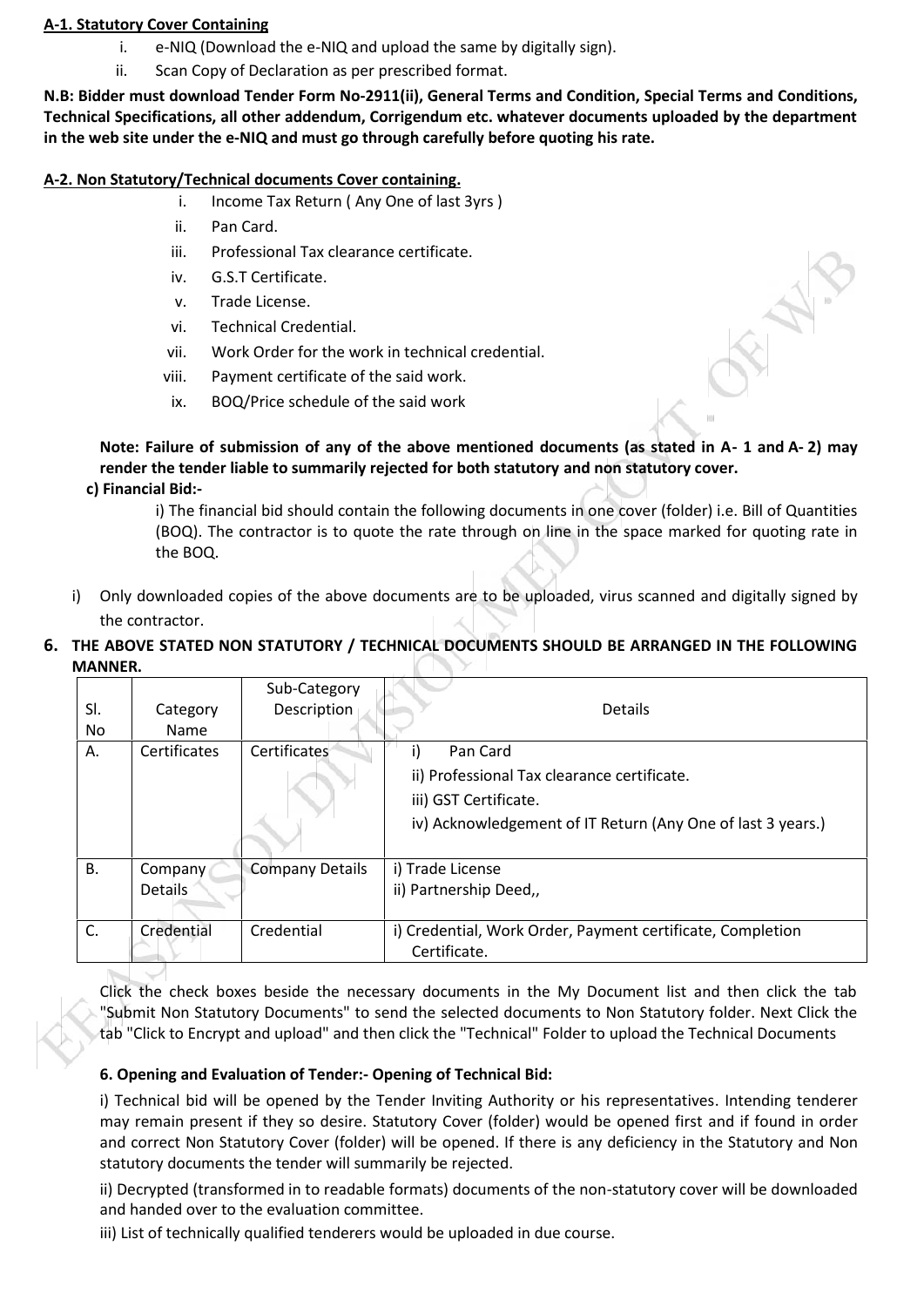*NB: While evaluation, Tender Inviting Authority may summon of the tenderers and seek clarification/ information or additional documents or original hard copy of any of the documents already submitted and if they are not produced within the stipulated time frame, their bid will liable for rejection.*

#### **Opening and evaluation of Financial Bid:**

i) Financial bid of tenderers declared technically eligible by the Tender Inviting Authority will be opened electronically from the web portal on the prescribed date and time.

#### **7. Penalty for suppression / distortion of facts:**

Submission of false document by tenderer is strictly prohibited.

# **Chairman, Burdwan Municipality.**

#### **Other Important Terms & Conditions :-**

A) The detailed N.I.Q, documents and other relevant particulars may be seen by the intending bidder during office hours within the date mentioned above in the office of the Board of Councilors, Burdwan Municipality.

B) The materials are to be supplied in accordance with the specification of the B.O.Q of the Burdwan Municipality who would issue the Work order as per the terms and conditions as laid down hereunder and the payment will be made by them as per the actual materials supplied with entire satisfaction of those authorities. A security deposit @3% of every bill will be deducted as per G.O. no 201F(Y) dated 18.01.2021 of Finance Department or as per Govt. Order issued from time to time & the same will be released after guarantee Period as per agreement from the date of actual work done subject to fulfillment of the conditions applied.

Work order shall be issued by the Chairman, Burdwan Municipality and payment will be made by him.

C) If the agency fails to do the work as per the agreement with the municipality, penal action in the form of forfeiture of earnest money and or security deposit money, as decided by the authority will be imposed on the agency and the decision of the authority will be conclusive and binding. In this respect, the Executive Officer, Burdwan Municipality shall be empowered to invoke the Earnest Money deposited in favour of him.

**No price escalation, in any form, within the contract period will be entertained.**

- D) If any work executed by the agency with under specification the same will have to be replaced, as per the specified specification, by the agency at their own cost without any claim within 7 (seven) days (or as suggested by the authority). In case of failure to do so the authority shall have the right to recover the whole damage amount from the contractor. In this regard the claim will be ascertained by a competent State Government authority as per the decision of Municipal authority.
- E) The rate quoted should be inclusive of all cost of transportation, loading, unloading, staking at site within any municipal area of the State of West Bengal, and all Taxes, etc. what so ever.
- **F)** Deduction viz (i) G.S.T (ii) IT or any other taxes, due as per rules, will also be deducted from the bill of the agency. **Successful agency shall have to make an agreement (by three copies) with the Burdwan Municipality, in the prescribed pro-forma by depositing the cost of each tender form in cash (as specified earlier) stating that the agency is agreeable to execute the works as and when require (as per the rates quoted and terms and conditions laid down in the quotation papers) to the Municipality with in the Municipal/Adjoining areas (as the case may be).**